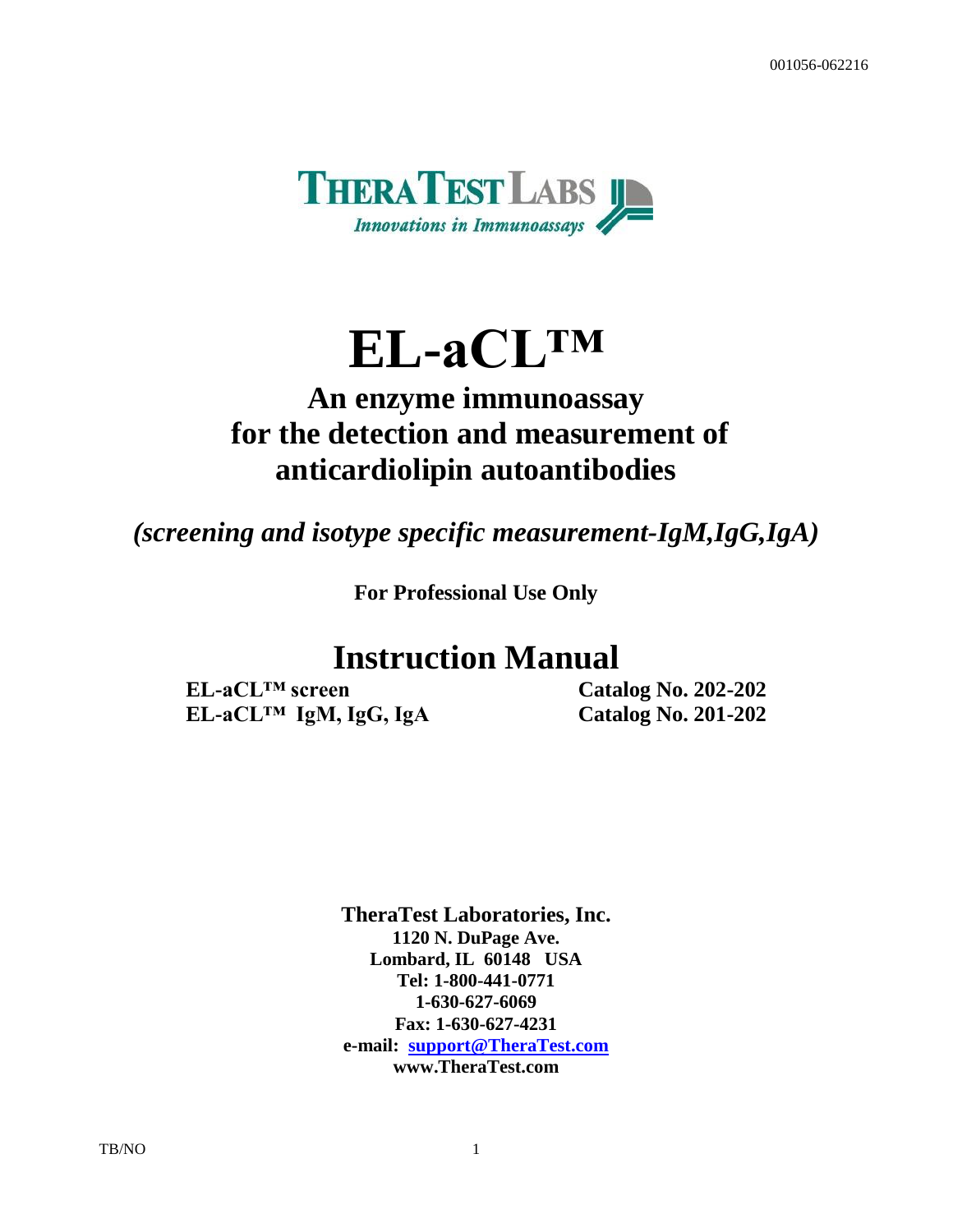# **TABLE OF CONTENTS**

| Page |
|------|
|      |
|      |
|      |
|      |
|      |
|      |
|      |
|      |
|      |
|      |
|      |
|      |
|      |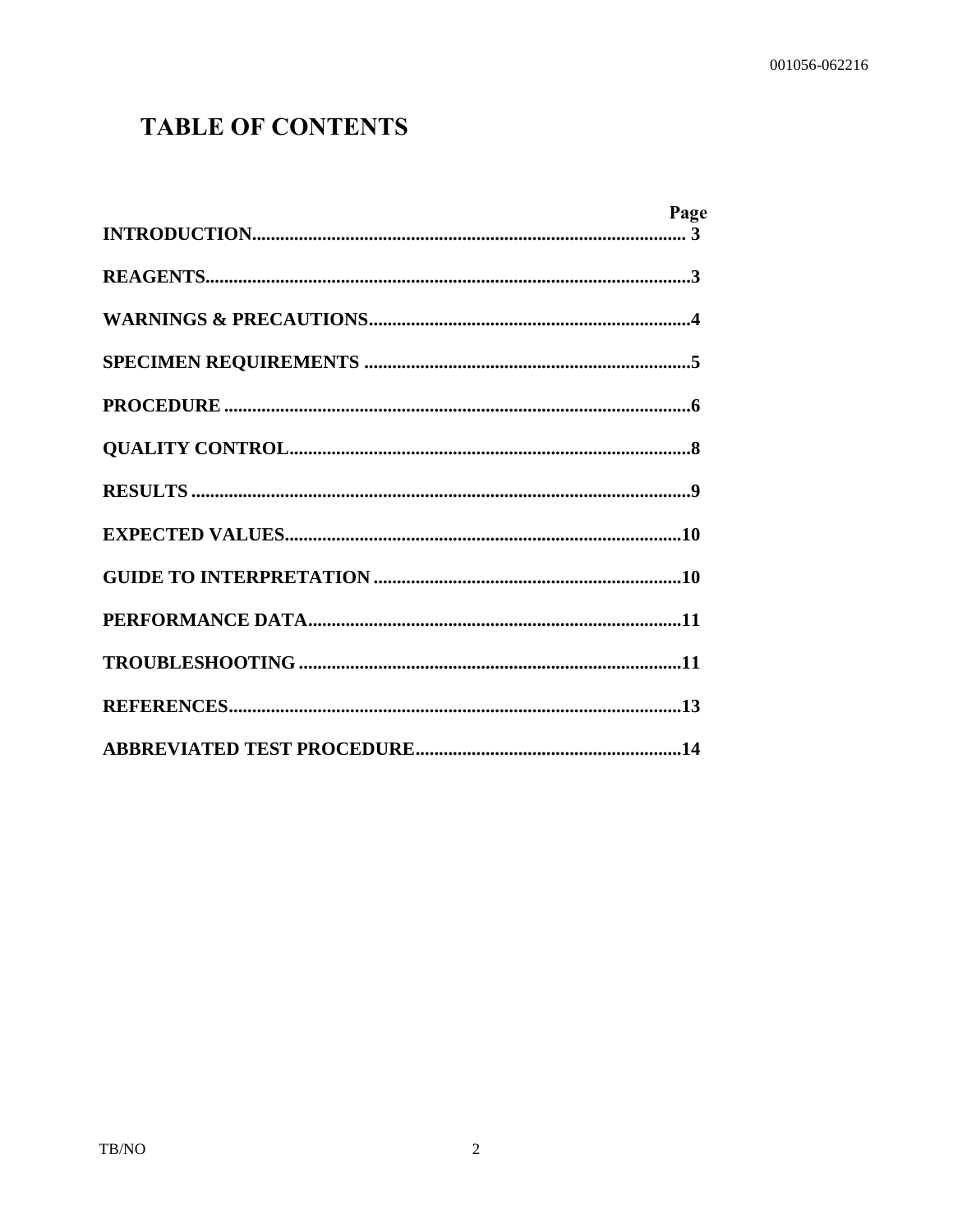### **INTRODUCTION**

### **Intended Use**

FOR IN VITRO DIAGNOSTIC USE

The TheraTest EL-aCL<sup>TM</sup> is an in vitro diagnostic test for the detection and measurement of autoantibodies in human serum directed against the phospholipid cardiolipin.

### **Summary and Explanation**

Autoantibodies against phospholipids have been associated with thrombosis, fetal wastage, and thrombocytopenia and have been detected by three basic methods.1 The first is a group of tests termed the Standard Tests for Syphilis (Venereal Disease Research Laboratory Test, rapid plasma reagin test, and Wasserman test). The second method is defined by the ability of antiphospholipid antibodies to prolong in vitro clotting, such as in tests for the partial thromboplastin or prothrombin times (i.e., the lupus anti-coagulant). The third method is the anticardiolipin test, which utilizes solid phase radioimmunoassay or ELISA techniques to detect antibodies that bind to cardiolipin-coated wells. Anticardiolipin antibodies may be IgM, IgG, or IgA. The presence of IgG anticardiolipin antibody appears to be the most predictive and specific test for thrombosis, recurrent fetal loss, and thrombocytopenia.1-7 However, patients with "anticardiolipin associated clinical features" often have elevated IgM and IgA anticardiolipin antibodies 4-6, therefore, it has become clinically relevant to determine the presence of each of these immunoglobulin (Ig) classes of autoantibodies in patient serum. The TheraTest EL-aCL™ is a diagnostic test that can be used to screen sera for the presence of anticardiolipin antibodies, and further, to measure the levels of IgM, IgG, and IgA anticardiolipin in sera that are found positive in the aCL screening test.

### **Method Description**

The TheraTest EL-aCL™ test is a solid phase enzyme immunoassay based on a 96-well plate format. The cardiolipin-coated wells are incubated with either dilute serum Specimens or dilute Positive and Negative Controls, including Calibrator(s). During the incubation, anticardiolipin antibodies present in the test sample are bound to the solid phase antigen. The wells are washed and horseradish peroxidase-labeled anti-human immunoglobulin antibody is added. After incubation, unbound labeled antibody is removed by aspiration and washing. A chromogenic substrate is added and the presence of antibodies to cardiolipin is detected by a color change read by a spectrophotometer. The absorbance value of a diluent blank well is subtracted from all the values obtained in the wells with human serum.

First, sera are screened for the presence of anticardiolipin antibodies in a test using a polyvalent antibody against human IgM, IgG, and IgA. If the test is positive, the level of each anticardiolipin antibody class is determined in a test using class-specific anti-(human)Ig antibodies: anti-IgM, anti-IgG, and anti-IgA. Alternatively, the Ig class specific evaluation may be performed without prior screening.

### **REAGENTS**

Upon receipt, store all reagents at  $2^{\circ}$  -  $8^{\circ}$ C. Do not freeze. Allow all reagents to equilibrate to room temperature (18º - 25°C) prior to use. All reagents except the Wash Buffer must be prepared immediately prior to use and discarded thereafter. When stored at 2º - 8°C, the diluted Wash Buffer is stable for 8 weeks.

### **1. Antigen Coated Wells**

Each plate contains twelve strips, defined as a length of eight wells. For each assay planned, the frame and the required number of strips are removed from the pouch; any remaining unused strips should be promptly placed in the metalized pouch with desiccant; this assembly is then placed in a zip-seal pouch, which is sealed and stored refrigerated ( $2^{\circ}$  -  $8^{\circ}$ C). The frame should also be saved. Unused wells stored in a previously opened pouch should be used within 3 months.

### **2. aCL Specimen Diluent**

Buffer containing serum and preservative. **3. aCL Wash Buffer (10X)**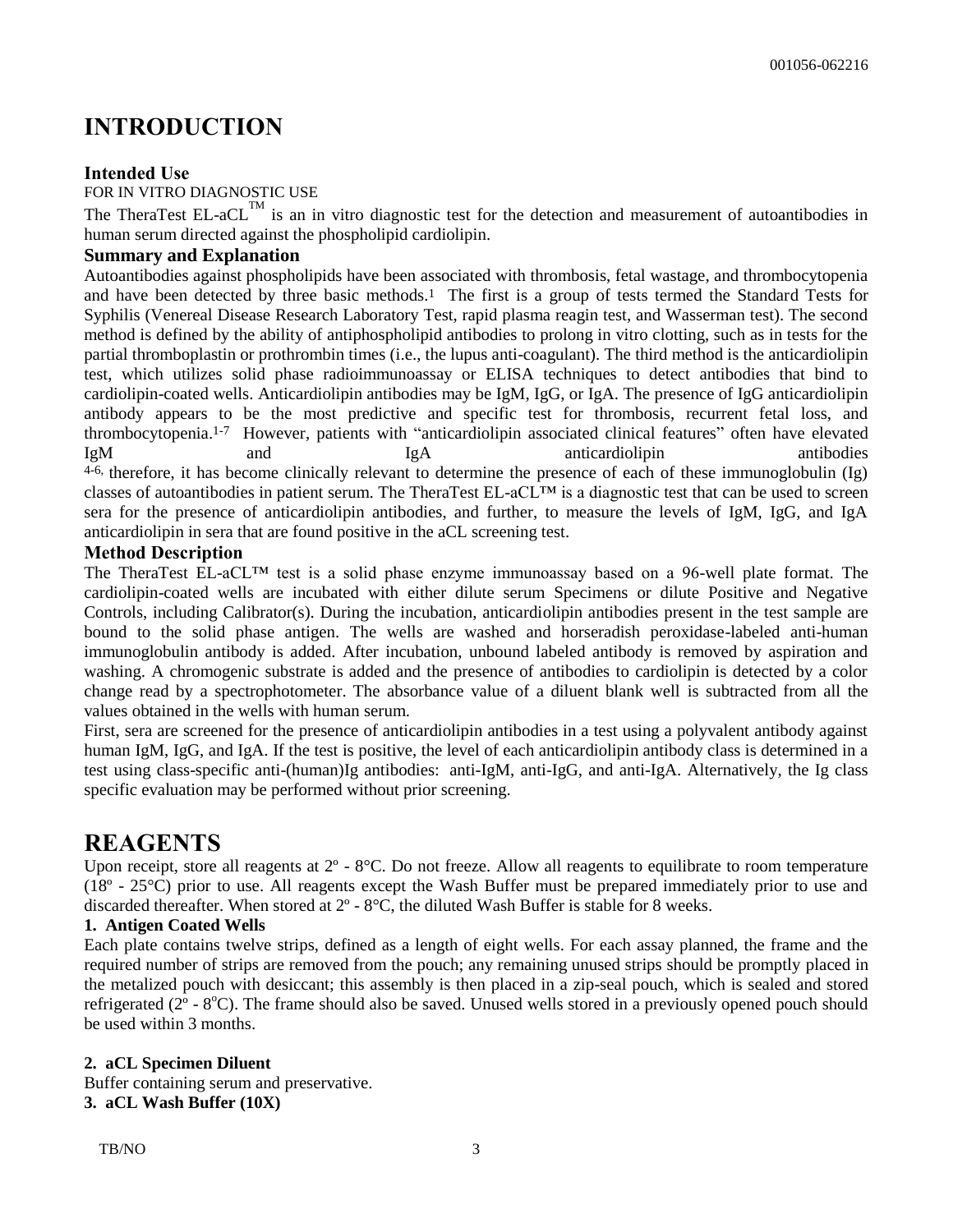10X concentrated buffer containing preservative

**4. aCL Ig Enzyme Tracer (for aCL™ screen kit only) (***Note***:** Enzyme Tracer may also be called Enzyme Conjugate.) Anti-Human Ig antibody (IgM, IgG, and IgA) conjugated with horseradish peroxidase. The tracer has been diluted and is ready for use. Solution is colored red.

### **5. aCL IgM Enzyme Tracer (for aCL™ IgM, IgG, IgA kit only)**

Anti-Human IgM antibody ( $Fc_{5\mu}$  specific) conjugated with horseradish peroxidase. The tracer has been diluted and is ready for use. Solution is colored blue.

### **6. aCL IgG Enzyme Tracer (for aCL™ IgM, IgG, IgA kit only)**

Anti-Human IgG antibody (Fcγ specific) conjugated with horseradish peroxidase. The tracer has been diluted and is ready for use. Solution is colored green.

### **7. aCL IgA Enzyme Tracer (for aCL™ IgM, IgG, IgA kit only)**

Anti-Human IgA antibody (α-chain specific) conjugated with horseradish peroxidase. The tracer has been diluted and is ready for use. Solution is colored brown.

### **8. Chromogen**

Buffered substrate and chromogenic indicator 3,3',5,5'-tetramethylbenzidine [TMB]. Ready for use. Protect from light.

### **9. Stop Reagent**

2 mol/L phosphoric acid

### **10. aCL IgM Positive Control\* (for aCL™ IgM, IgG, IgA kit only)**

Human serum containing IgM antibodies to cardiolipin, and preservative. See enclosed Data Sheet for performance characteristics.

### **11. aCL IgG Positive Control**\* **(for aCL™ IgM, IgG, IgA kit only)**

Human serum containing IgG antibodies to cardiolipin, and preservative. See enclosed Data Sheet for performance characteristics.

#### **12. aCL IgA Positive Control**\* **(for aCL™ IgM, IgG, IgA kit only)**

Human serum containing IgA antibodies to cardiolipin, and preservative. See enclosed Data Sheet for performance characteristics.

#### **13. aCL Negative Control\***

Human serum containing preservative. . See enclosed Data Sheet for performance characteristics.

#### **14. aCL Calibrators\*:** a) screen; b) IgM; c) IgG; d) IgA

Human serum, diluted in buffer, contains IgM, IgG, and/or IgA antibodies to cardiolipin, as well as preservative. See enclosed Data Sheet for performance characteristics.

\*Reagents Containing Sodium Azide

### **WARNINGS AND PRECAUTIONS**

### FOR IN VITRO DIAGNOSTIC USE.

### **Reagents Containing Human Source Material**

### **Treat as potentially infectious.**

Each serum/plasma donor unit used in the preparation of this product has been tested by an FDA approved method and found non-reactive for the presence of HBsAg, antibody to HCV and antibody to HIV 1/2. While these methods are highly accurate, they do not guarantee that all infected units will be detected. This product may also contain other human source material for which there is no approved test. Because no known test method can offer complete assurance that hepatitis B virus, hepatitis C virus (HCV), Human Immunodeficiency Virus (HIV) or other infectious agents are absent, all products containing human source material should be handled in accordance with good laboratory practices using appropriate precautions as described in the Centers for Disease Control and Prevention/National Institutes of Health Manual, "Biosafety in Microbiological and Biomedical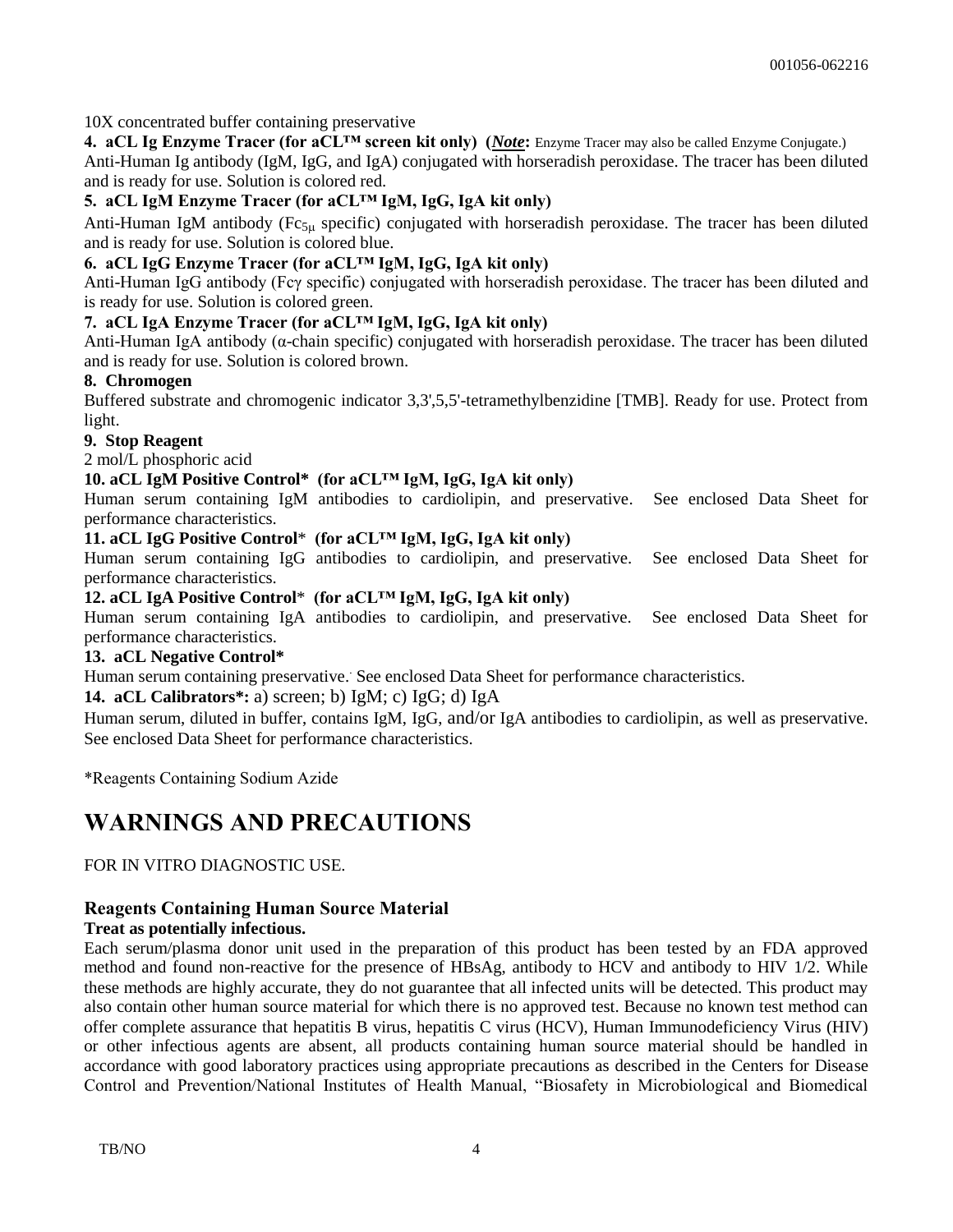Laboratories," 5th ed., 2009. HHS Publication (NIH and CDC). Web site: <http://www.cdc.gov/biosafety/publications/index.htm>

### **Stop Reagent (2 mol/L Phosphoric Acid)**

May cause severe irritation on contact with skin. Do not get in eyes, on skin, or on clothing. Do not ingest or inhale fumes. On contact, flush with copious amounts of water for at least 15 minutes.

### **European Community Hazardous Substance Risk Phrases (Council Directive 88/79/EEC)**

R34 – Causes burns.

S26 – In case of contact with eyes, rinse immediately with plenty of water and seek medical attention.

S36/37/39: – Wear suitable protective clothing, gloves, and eye/face protection.

S45: – In case of accident or if you feel unwell, seek medical advice immediately (show label where possible).

### **Chromogen**

**Irritant!** This product contains  $3,3,3,5,5$ -tetramethylbenzidine (TMB) ( $\leq 0.05\%$ ), a chromogenic indicator of horseradish peroxidase activity. It has shown neither mutagenic nor carcinogenic effects in laboratory experiments (8).

### **Hazardous Substance Risk & Safety Phrases:**

R36/37/38 – Irritating to eyes, respiratory system, and skin. Avoid inhalation and direct contact.

S24/25 – Avoid contact with skin or eyes.

S26 – In case of contact with eyes, rinse immediately with plenty of water and seek medical advice.

S36 – Wear suitable protective clothing.

S51 – Use only in well-ventilated areas.

### **Reagents Containing Sodium Azide**

Calibrators and Controls contain sodium azide which can react with lead and copper plumbing to form highly explosive metal azides. On disposal, flush drain with large quantities of water to prevent azide build-up.

### **Hazardous Substance Risk & Safety Phrases:**

R22 - Harmful if swallowed.

R36/37/38 - Irritating to eyes, respiratory system, and skin. Avoid inhalation and direct contact.

S26 - In case of contact with eyes, rinse immediately with plenty of water and seek medical advice.

S28 - After contact with skin, wash immediately with plenty of water.

S36/37/39 - Wear suitable protective clothing, gloves and eye/face protection

S46 - If swallowed, seek medical advice immediately and show this container label.

### **General Precautions and Information**

- 1. aCL Wash Buffer, Chromogen, and Stop Reagent are interchangeable among the kits. All other reagents are kit and lot specific and therefore not interchangeable.
- 2. The Stop Reagent can irritate eyes and mucous membranes.
- 3. Do not allow Chromogen to come in contact with metal or oxidizing agents.
- 4. Handle patient sera and kit reagents with appropriate precautions. Do not pipette by mouth.
- 5. Do not use test components beyond expiration date.
- 6. Avoid microbial contamination of the reagents. If solutions become turbid, they should not be used.
- 7. Avoid exposure of reagents to excessive heat or light during storage.
- 8. Use disposable labware or wash all glassware and plasticware thoroughly according to standard laboratory practice.

### **SPECIMEN REQUIREMENTS**

### **Collection and Storage of Serum**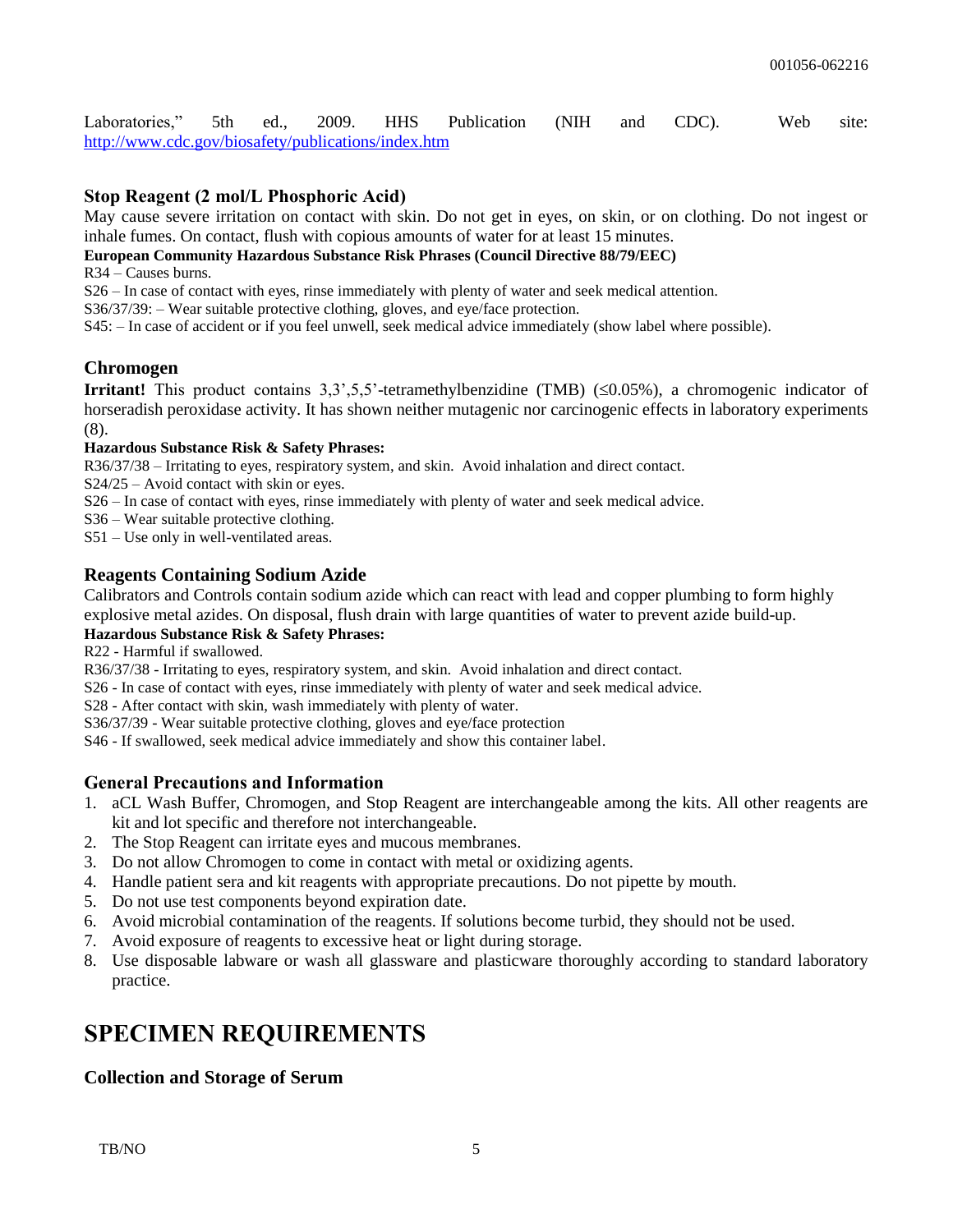A whole blood specimen should be obtained (in a red top tube) using accepted medical techniques to avoid hemolysis. The blood should be allowed to clot and the serum separated by centrifugation. Unseparated blood can be stored at 18º - 25°C for 24 hours before the separation of serum. The test serum should be clear and nonhemolyzed. Serum samples may be stored at  $2^{\circ}$  -  $8^{\circ}$ C for up to 14 days prior to testing. If testing cannot be completed within 14 days of collection, the separated serum must be stored at -20°C. Allow serum to equilibrate to room temperature (18 - 25°C) prior to testing. Do not use serum that has been thawed more than once or that has been heat inactivated.

### **PROCEDURE**

| Materials                | <b>EL-aCL</b> screen | EL-aCL IgM, IgG, IgA |  |
|--------------------------|----------------------|----------------------|--|
| aCL Plate, 96 wells each | 2                    | 2                    |  |
| aCL Specimen Diluent     | $2 \times 100$ mL    | $1 \times 100$ mL    |  |
| aCL Wash Buffer (10X)    | $1 \times 100$ mL    | $1 \times 100$ mL    |  |
| aCL Ig Enzyme Tracer     | $1 \times 25$ mL     |                      |  |
| aCL IgM Enzyme Tracer    |                      | $1 \times 15$ mL     |  |
| aCL IgG Enzyme Tracer    |                      | $1 \times 15$ mL     |  |
| aCL IgA Enzyme Tracer    |                      | $1 \times 15$ mL     |  |
| Chromogen                | $1 \times 27$ mL     | $1 \times 27$ mL     |  |
| <b>Stop Reagent</b>      | $1 \times 27$ mL     | $1 \times 27$ mL     |  |
| aCL Ig Positive Control  | $1 \times 0.35$ mL   |                      |  |
| aCL IgM Positive Control |                      | $1 \times 0.35$ mL   |  |
| aCL IgG Positive Control |                      | $1 \times 0.35$ mL   |  |
| aCL IgA Positive Control |                      | $1 \times 0.35$ mL   |  |
| aCL Negative Control     | $1 \times 0.35$ mL   | $1 \times 0.35$ mL   |  |
| aCL screen Calibrator    | $2 \times 1.5$ mL    |                      |  |
| aCL IgM Calibrator       |                      | $1 \times 1.5$ mL    |  |
| aCL IgG Calibrator       |                      | $1 \times 1.5$ mL    |  |
| aCL IgA Calibrator       |                      | $1 \times 1.5$ mL    |  |

#### **Materials and Reagents Supplied with Each Kit**

### **Materials Required but not Provided**

In addition to the reagents supplied with the TheraTest EL-aCL™ kit, the following are required:

- 1. Calibrated adjustable micropipettors:
	- a) multichannel pipettors: 12 channels, 50-300  $\mu$ L ( $\pm$ 5%)
	- b) single-channel micropipettor,  $5-50 \mu L$  ( $\pm 5\%$ )
	- c) single-channel micropipettor, 200-1000  $\mu$ L ( $\pm$ 5%)
	- d) 8-channel repeat pipettor,  $50-200 \mu L$  ( $\pm 10\%$ ) for plate washing (optional)
- 2. Glass or plastic pipettes (1 mL, 5 mL, and 10 mL)
- 3. Pipette tips (blue, yellow, plugged)
- 4. 1.2 mL minitubes (cluster tubes or dilution tubes)
- 5. Timer
- 6. Multichannel pipette reagent reservoirs
- 7. Single (450 nm) or dual (450 nm test, 620 690 nm reference) wavelength spectrophotometer (ELISA reader) for 96-well microtiter plates, capable of linear absorbance readings from 0.02 to 2.5
- 8. Deionized water (resistivity >1MOhm) or purified water for irrigation, USP
- 9. Clean wash bottle and automated plate washer (optional)
- 10. 1 liter graduated cylinder (Class B or better)
- 11. Absorbent paper towels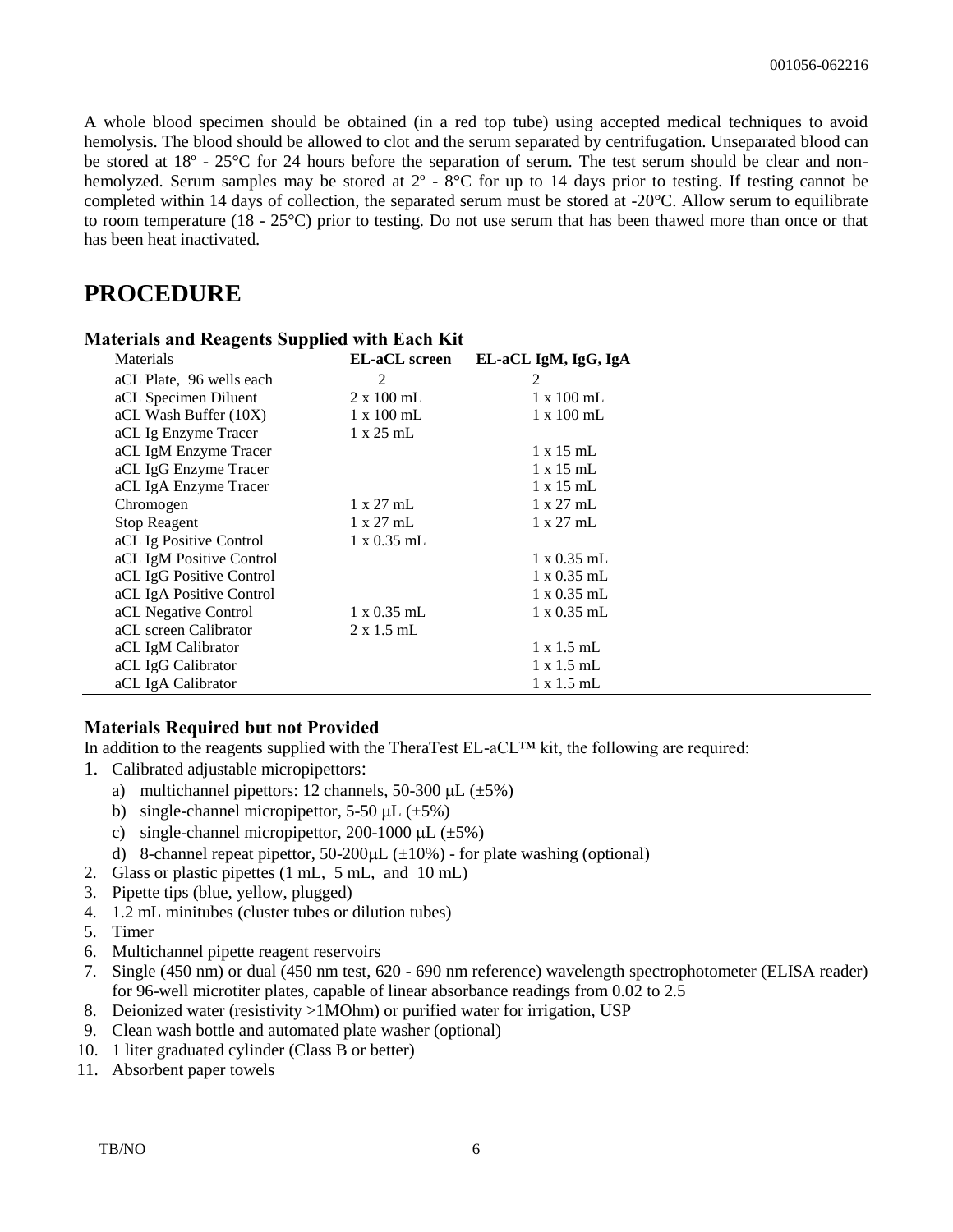### **Reagent Preparation**

### 1. 1X Wash Buffer

The aCL Wash Buffer (10X) must be diluted 1:10 prior to use. Prepare 1X Wash Buffer by pouring the contents of the 10X Wash Buffer into a clean one-liter volumetric container. Rinse the bottle with deionized or distilled water to remove residual buffer. Add the rinse to the one-liter container. Add deionized or distilled water until a total volume of 1.0 liter is reached; mix the diluted Wash Buffer thoroughly. When stored at 2º - 8°C, the diluted Wash Buffer is stable for 8 weeks. *Note***:** *Prior to use, check the 10X Wash Buffer for any crystals formed during storage in the cold. If crystals are present, warm the bottle until the crystals dissolve. Failure to take this precaution will cause test failure.*

### 2. **Enzyme Tracers**

The aCL Enzyme Tracers have been optimally diluted and are ready for use. The aCL Ig Enzyme Tracer can be used initially for screening. The positive samples subsequently are tested with use of the class-specific aCL Ig Enzyme Tracers.

### 3. **Specimens, Positive Control, and Negative Control**

The Specimens and Controls must be diluted 1:101 prior to use. For example, pipette 10  $\mu$ L of the appropriate Specimen into 1 mL of aCL Specimen Diluent. The unused diluted Specimen is discarded when the assay is completed.

### **4. aCL Calibrators**

The Calibrators are prediluted and ready for use

### **Screening for Anticardiolipin Antibody**

- 1. Use **the EL-aCL™ screen** kit for this purpose. Allow all reagents and patient sera to equilibrate to room temperature  $(18^{\circ} - 25^{\circ}C)$ .
- 2. When screening for the presence of anticardiolipin antibody, Blanks, Calibrator, Positive and Negative Controls **must** be included on each run. In the blank wells, Specimen Diluent may be added or not; the wells may be left empty until the next step (tracer). If desired, the test can be run in duplicate.
- 3. Determine the number of strips needed. Place the remaining unused strips in the metallized pouch with desiccant; place this assembly in the zip-seal pouch and store refrigerated (2º - 8ºC) for future use.
- 4. Mark the position of the samples (i.e., Calibrator, Positive Control, Negative Control, Blank and Specimens) on a copy of the plate layout shown on the enclosed Data Sheet.
- 5. Dilute all samples (but not the Calibrator) 1:101 in aCL Specimen Diluent (see Reagent Preparation section) and mix well. Pipette 100  $\mu$ L of the prediluted Calibrator and 100  $\mu$ L of each of the diluted samples (i.e., Positive Control, Negative Control, and patient Specimens), as well as 100 µL of Specimen Diluent, into the appropriate wells. All wells of each plate should be pipetted within 5 minutes.
- 6. Incubate the plate for  $30\pm 5$  minutes at room temperature (18<sup>o</sup> 25<sup>o</sup>C).
- 7. Remove the sample fluid from the wells by aspiration with a vacuum device or by manually decanting the liquid from the plate into a container or sink designated for biohazardous waste. Fill all wells with 1X Wash Buffer (approximately 250 - 350 µL per well) but do not overflow wells. Remove Wash Buffer from wells by aspiration or by decanting liquid into an appropriate disposal container or sink. Repeat two more times for a total of three washes. Remove all residual liquid from the wells by tapping the inverted plate on absorbent paper.. (*Note: a semi-automated plate washer may be used to accomplish the washing procedure.)*
- 8. Immediately pipette 100 µL of Ig Enzyme Tracer into each well. Complete this step within 5 minutes.
- 9. Incubate the plate for  $30\pm 5$  minutes at room temperature (18 $\degree$  25 $\degree$ C).
- 10. Remove the Enzyme Tracer from the wells by aspiration with a vacuum device or by manually decanting the liquid from the plate into a container or sink designated for biohazardous waste. Wash all wells three times as described above in Step **7**.
- 11. Immediately pipette 100  $\mu$ L of Chromogen into each well. Incubate the plate for 15 $\pm$ 1 minutes at room temperature (18º - 25°C). Protect plate from exposure to direct light. The cardiolipin-coated wells that have been incubated with the Positive Control and the Calibrator will develop a blue color.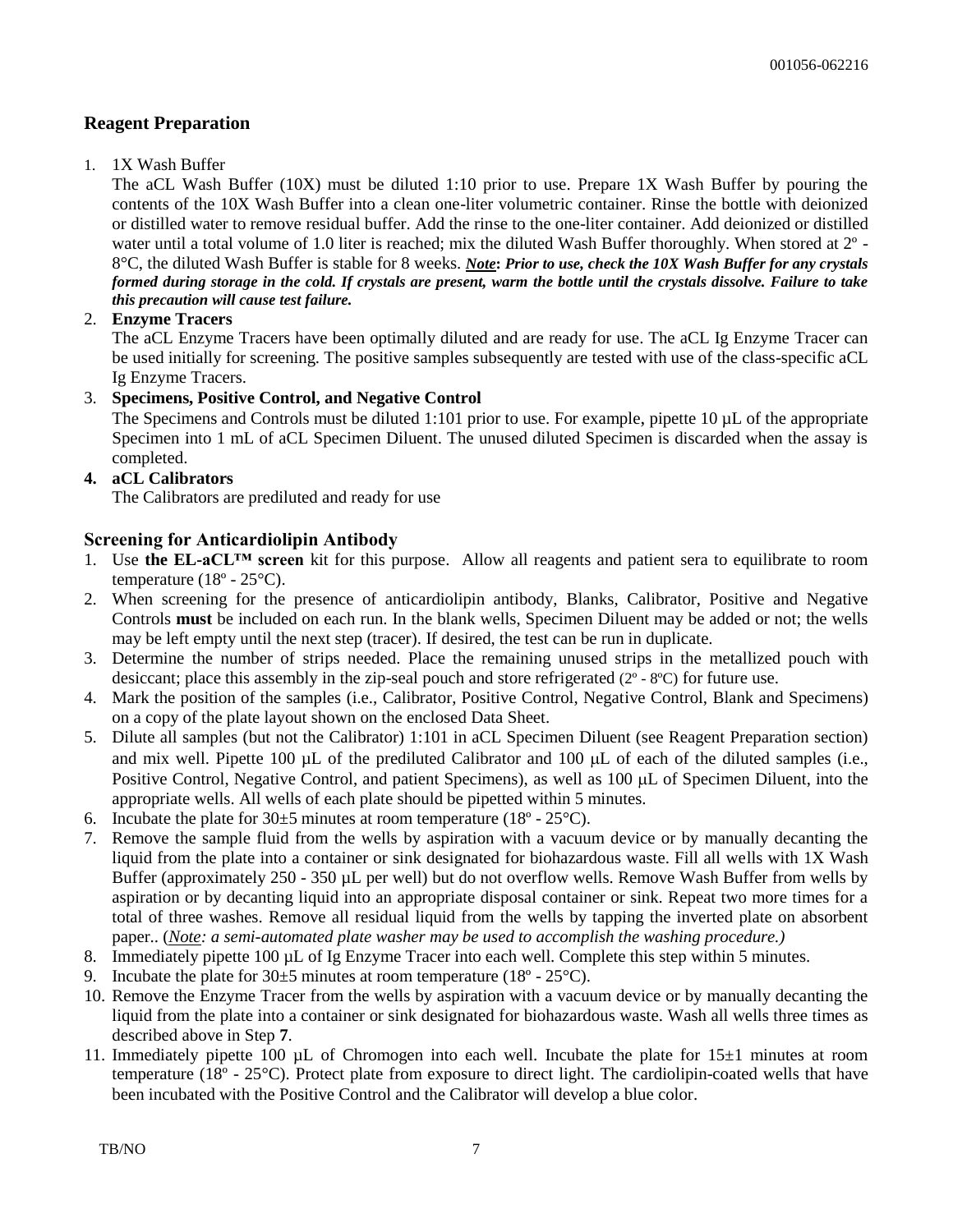- 12. At the end of the incubation period, pipette 100 µL of Stop Reagent into each well and mix by gently tapping the plate. The blue color will immediately change to yellow.
- 13. Firmly seat the microtiter plate in the reader and measure the absorbance of each well at 450 nm. Absorbance values should be measured within 30 minutes of completing the assay. If a dual wavelength ELISA reader is used, set the test wavelength at 450 nm and the reference at 620 to 690 nm.

### **Class specificity and levels of anticardiolipin antibodies**

- 1. Use the **EL-aCL™ IgM,IgG,IgA** kit for this purpose**.** Allow all reagents and patient sera to equilibrate to room temperature (18º - 25°C).
- 2. Determine the number of cardiolipin-coated strips required. Each antibody class determination requires the use of separate Blank*,* Calibrator, Controls and Specimen wells. For best performance, do each test in duplicate. The plate map on the Data Sheet provided with the kit can be used to mark the location of the samples.
- 3. Dilute all samples 1:101 (but not the Calibrators) in aCL Specimen Diluent (see Reagent Preparation section) and mix well. Dispense 100  $\mu$ L of the Calibrator (as supplied), and 100  $\mu$ L of each of the diluted Controls and Specimens as well as  $100 \mu L$  of Specimen Diluent into the appropriate wells.
- 4. Follow steps **6 13** as described in the "**Screening for Anticardiolipin Antibody**" section with the following exceptions: IgM, IgG and IgA Enzyme Tracers are used instead of an Ig Enzyme Tracer. and separate IgM, IgG, & IgA isotype specific Positive Controls are used instead of a single Positive Control. Each antibody tracer is provided ready for use. As delineated on the Data Sheet, add the desired antibody tracer to the appropriate wells. Repeat- and/or multichannel-pipettors are suggested for timely distribution of the tracer solutions.

### **Procedural Comments**

1. **Storage**

The wells that are not used during the assay should be promptly placed in the metallized pouch with desiccant; this assembly is then placed in the provided zip-seal pouch, which is sealed and stored at 2º - 8°C. Wells stored in a previously opened pouch should be used within 3 months.

*2.* **Washing**

Each column of wells may be washed using a multichannel pipettor or a repetitive pipettor. The wells may be aspirated or decanted into an appropriate disposal container or sink. Alternatively, commercial semiautomated washing systems may be used. When using either washing technique, the wells must be blotted thoroughly on absorbent paper after the last wash.

3. **Pipetting**

To avoid cross-contamination and sample carryover, the Specimen Diluent, Positive Controls, Negative Control, Calibrators and test Specimens **must** be pipetted using separate pipette tips. When testing multiple Specimens, a calibrated multichannel pipettor should be used to pipette the Enzyme Tracer, Wash Buffer, Chromogen, and Stop Reagent. Avoid cross-contamination of these reagents by using separate tips also.

### 4. **Measurement of Absorbance Values**

Absorbance values should be measured within 30 minutes after completion of an assay. If the absorbance value for a well exceeds the limit of detection for the instrument, an approximate value may be obtained as follows: remove 100  $\mu$ L from the well and add 100  $\mu$ L of deionized or distilled water to the well; determine the net absorbance value and then multiply that value by 2. This dilution procedure may be repeated. The absorbance values obtained from this dilution procedure are only approximations of antibody bound to the well.

### **QUALITY CONTROL**

**1.** The **Blank***,* **Calibrator** and **Positive** and **Negative Controls must** be run each time the assay is performed.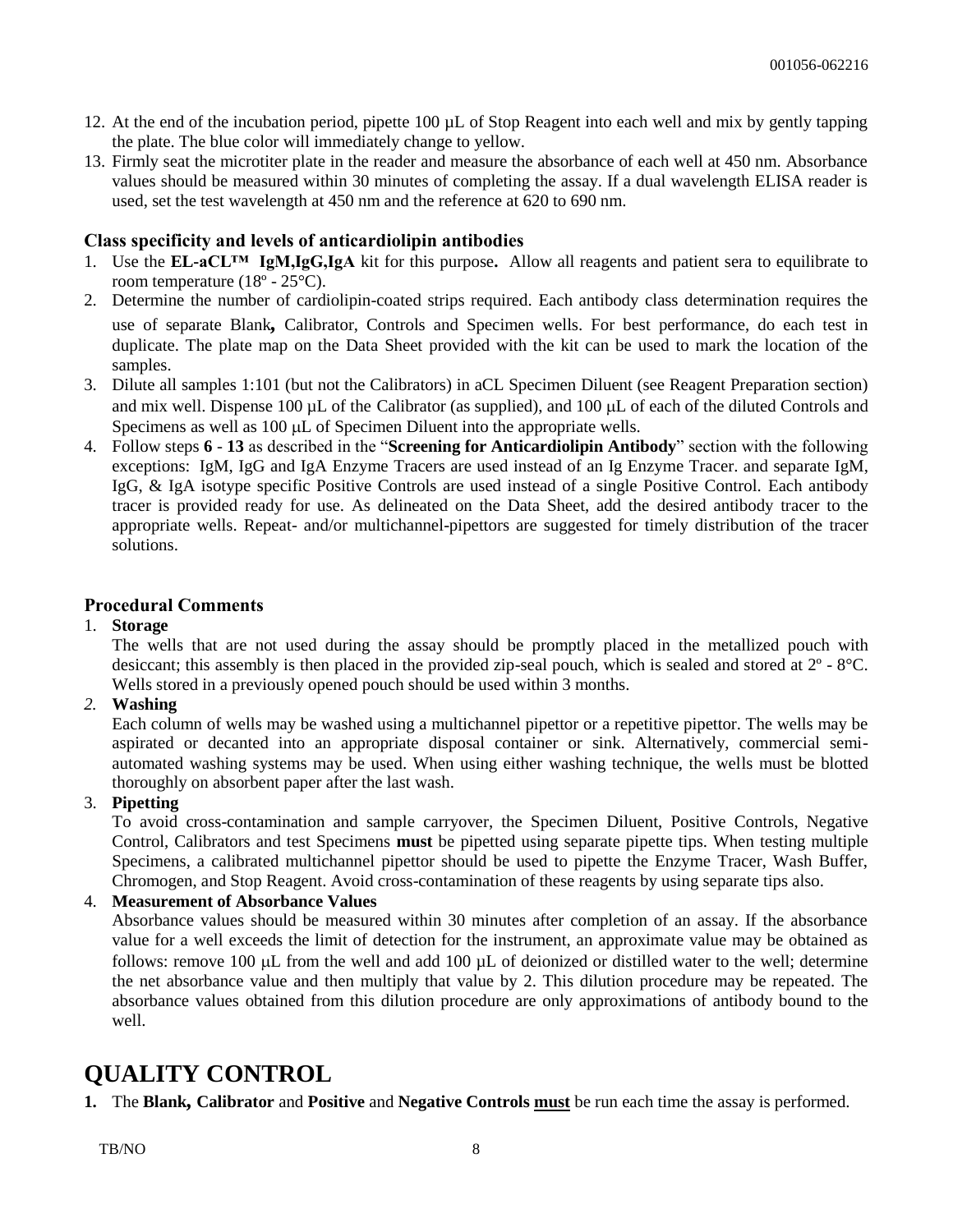- **2. Controls:** In order to validate the assay, the **Positive** and **Negative Control** values **must** be within the ranges stated on the enclosed Data Sheet. If the values obtained fall outside the specified ranges, the entire run should be discarded and the test repeated.
- 3. **Blanks:** The absorbance value(s) of the Blank(s) should be  $\leq 0.200$ .
- 4. **Calibrator:** The net absorbance values of the Calibrators should fall within the ranges given on the Data Sheet.

### **RESULTS**

### **Determination of Net Absorbance Values**

The net absorbance value for each sample is calculated by subtracting the raw absorbance value of the Diluent Blank well from the raw absorbance value of the sample well.

Example:

Absorbance for Blank well  $= 0.150$ Absorbance for sample well  $= 1.150$ Net Absorbance for sample is  $1.150 - 0.150 = 1.000$ 

*NOTE: If the absorbance of the Diluent Blank well is higher than the absorbance of the sample well, the net absorbance should be considered 0. When measurements are done in duplicate, then the mean absorbance value for the duplicate wells is determined.*

### **Calculation of Anticardiolipin Antibody Activity with a One-Point Calibrator**

When the Kits are used either for screening a test Specimen or for determining specific antibody class, anticardiolipin antibody activity in Units/mL is calculated as follows:

 Calibrator aCL activity value (See Data Sheet for Calibrator activity) Conversion Factor  $=$   $$ net Abs of Calibrator

Sample aCL activity = Conversion Factor  $x$  net Absorbance of Sample

The **EL-aCL™ IgM,IgG,IgA** kit contains a separate Calibrator for each Ig isotype (IgM Calibrator, IgG Calibrator, and IgA Calibrator) and a separate Positive Control for each Ig isotype. Therefore, the isotype specificity of the Antibody Tracer used **must match** the isotype specified on the label of the Calibrator (or Positive Control). For example, the IgM Tracer must be used with the aCL IgM Calibrator and with the aCL IgM Positive Control. The values for the Calibrators are reported on the enclosed Data Sheet. The Conversion Factor for each Calibrator must be calculated every time the Calibrator is used for testing. If the absorbance value of the Specimen exceeds the limits of the reader and an endpoint is needed, the sample should be diluted further in aCL Specimen Diluent (e.g., 1:500, 1:1000, and 1:2500) and re-tested. The calculated autoantibody Units are then multiplied by the utilized additional dilution factor to provide the final value.

### **Limitations of the Procedure**

- 1. The TheraTest EL-aCL Test should not be performed on grossly hemolyzed, microbially contaminated, or grossly lipemic samples. This method has been tested with serum samples only. The performance using other specimen types has not been determined.
- 2. Except for SLE, the clinical significance of a positive test is unknown and under investigation.
- 3. Despite a negative aCL test, if clinically indicated, the Lupus anticoagulant should be measured.
- 4. Diagnosis should not be made solely on the basis of a positive test result. The results must be interpreted in conjunction with all clinical information available to the physician (i.e., history, physical exam and other diagnostic procedures).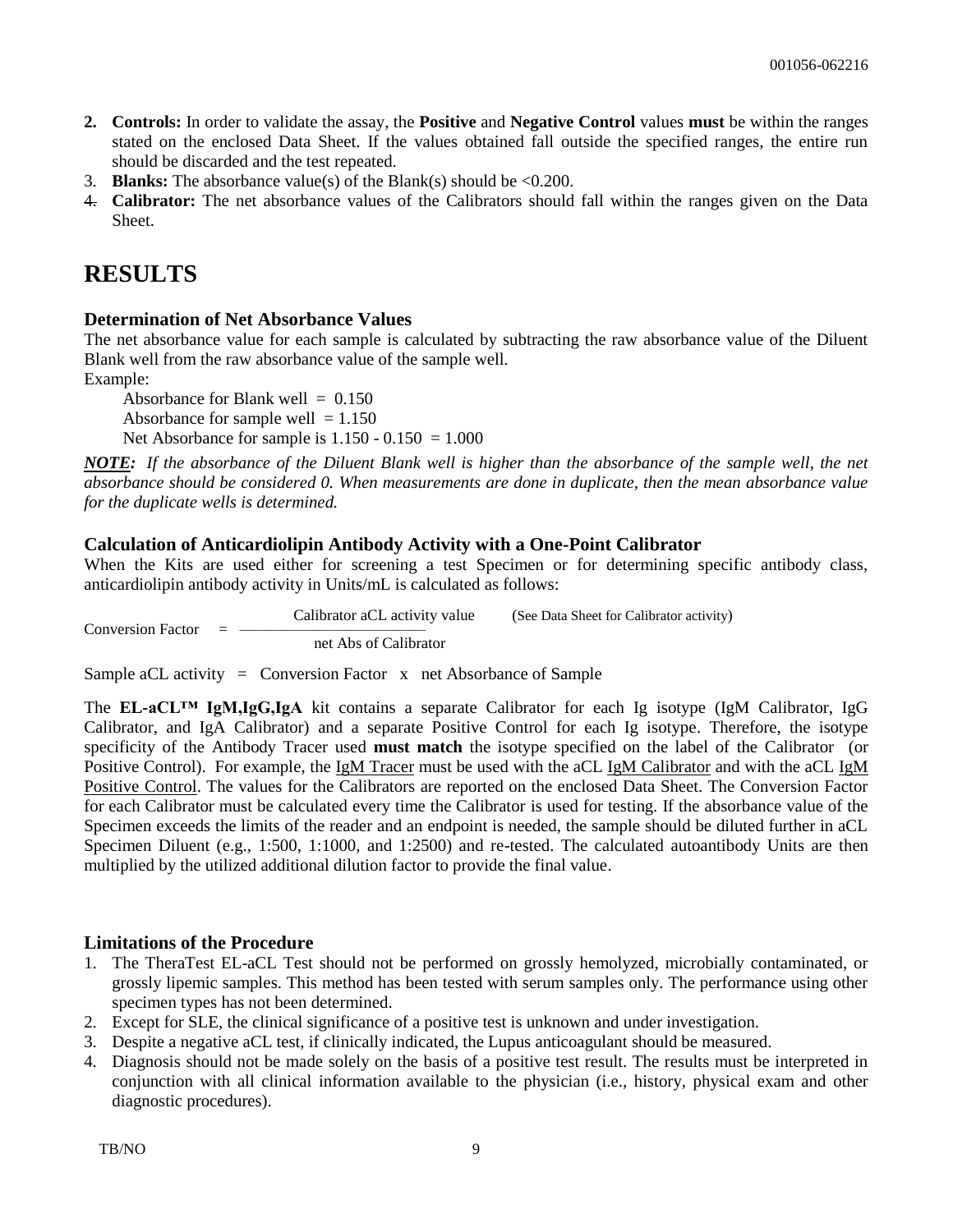- 5. Treatment of a patient should not be initiated solely on the basis of a positive aCL test. Supportive clinical information should be available.
- 6. A high percentage of confirmed active or seropositive syphilis patients will have elevated aCL levels. Confirmatory procedures should be performed to rule out syphilis in aCL-positive individuals.
- 7. Rheumatoid factor can interfere with IgM aCL determinations.

## **EXPECTED VALUES**

The TheraTest EL-aCL is designed to measure the class (Ig isotype) and level of anticardiolipin antibodies in human serum.

### **Normals**

100 healthy blood donors were tested.

### **Example:**

| Assay         | <b>Percentile</b> | <b>Normal Values</b> | Equivocal | Abnormal  |
|---------------|-------------------|----------------------|-----------|-----------|
| EL-aCL Screen | 95                | $\leq$ 8 aCL Units   |           | > 9       |
| EL-aCL IgM    | 95                | $\leq 10$ MPL        | 11-13     | >14       |
| EL-aCL IgG    | 98                | $\leq$ 15 GPL        | $16-20$   | $\geq$ 21 |
| EL-aCL IgA    | 99                | $\leq$ 7 API.        | 8-10      |           |

(Normal values should also be determined by the individual laboratory, since values may vary with age groups.)

The Units for IgG and IgM have been determined according to the SSC Subcommittee for the Standardization of Lupus Anticoagulants. The test's sensitivity was evaluated on 100 SLE patients and on 80 patients with recurrent spontaneous abortions. We identified 62% as positive for IgG; a meta-analysis of 29 published studies comprising over 1000 SLE patients determined that on the average 44% of SLE patients have IgG anti-cardiolipin antibodies.<sup>7</sup>

**TABLE I.** Percentages of abnormal levels of IgG, IgM and IgA anticardiolipin antibodies in patients with recurrent abortions (N=80) and in patients with systemic lupus erythematosus (SLE, N=100)  $\hat{\mathbf{A}}$  hnormal

| 70 Арногина      |            |     |  |            |            |         |
|------------------|------------|-----|--|------------|------------|---------|
| <b>Abortions</b> |            | SLE |  |            |            |         |
| <b>GPL</b>       | <b>MPL</b> | APL |  | <b>GPL</b> | <b>MPL</b> | APL     |
| 25%              | 18%        | 4%  |  | 0          | 500⁄       | $^{10}$ |

### **GUIDE TO INTERPRETATION**

- 1. The TheraTest EL-aCL is a semi-quantitative assay that measures autoantibodies in serum at a standard dilution of 1:101.
- 2. The detection of IgG anticardiolipin antibody at moderate to high levels is associated with increased risk for thromboembolic events<sup>1</sup> or fetal  $loss.^{2,3,4}$
- 3. The presence of IgA anticardiolipin antibody also may be associated with increased risk of fetal loss, but insufficient data exist at this time for a definitive statement.
- 4. The presence of IgM anticardiolipin antibody may be nonspecific.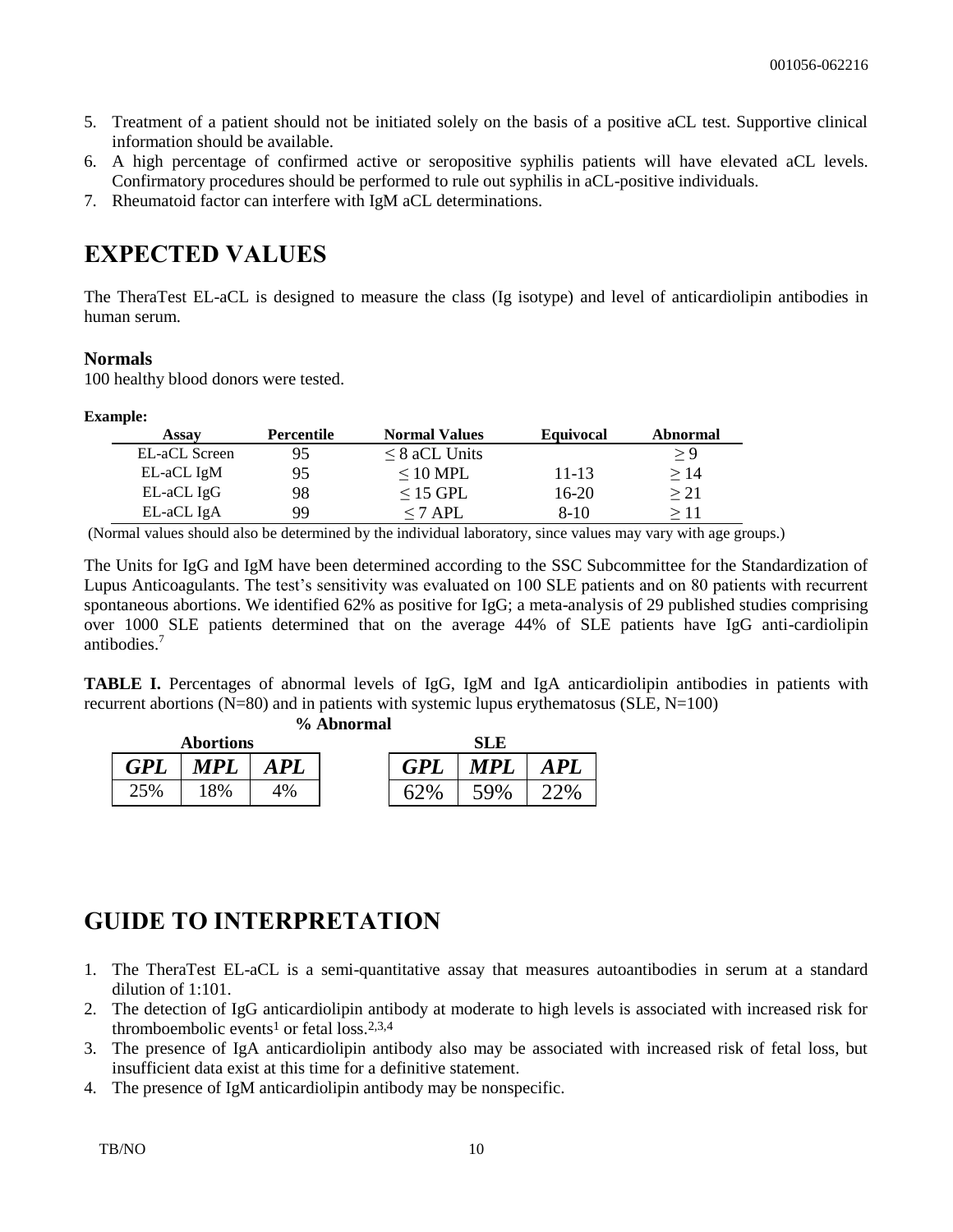### **PERFORMANCE DATA**

### **Within-Run Precision**

Within-run precision was determined by assaying, in at least 10 wells, a Specimen containing autoantibodies for each antibody class. The coefficient of variation was found to be 11% for IgM, 6% for IgG and 9.5% for IgA.

#### **Between-Run Precision**

Between-run precision was determined by assaying a specimen containing autoantibodies in 16 separate runs (plates) by two different technologists on two separate lots over a period of two months. The coefficient of variation was found to be 18% for IgM, 14% for IgG and 14% for IgA.

### **Specificity**

Soluble cardiolipin was shown to inhibit the detection of anticardiolipin antibodies by greater than 80%.

### **TROUBLESHOOTING**

**Problem Possible Causes Solution** Positive and/or Negative Control values out of range. 1. Incorrect temperature, timing or pipetting; reagents not mixed. 1. Check that temperature was correct. Check that time was correct. See "Poor Precision" (below) No. 2-4. Repeat test. 2. Cross contamination of Controls. 2. Pipette carefully. 3. Improper dilution. 3. Repeat test. 4. Optical pathway not clean. 4. Check for moisture or dirt. Wipe bottom & reread. 5. Wavelength of filter incorrect. 6. Blank  $OD > 0.200$ . 5. Change filter to  $450 \pm 5$  nm. 6. a) An excess of Tracer was added to the wells. b) the incubation time was too long. c) insufficient washing. d) a damaged or dirty well. e) Chromogen is contaminated; replace. Calibrator OD values out or range 1. Incorrect temperature, timing or pipetting; reagents not mixed. 1. Check that temperature was correct. Check that time was correct. See "Poor Precision" below. No. 2-4. Repeat test. 2. Wavelength of filter incorrect. 3. Contamination of Calibrator in well. 4. Blank OD out of range. 2. Change filter to  $450 \pm 5$  nm. 3. Repeat test; pipette carefully. 4. a) an excess of Tracer was added to the wells. b) the incubation time was too long. c) insufficient washing. d) a damaged or dirty well; clean optical surface & reread. e) Chromogen is contaminated; replace. All test results negative. 1. One or more reagents not added, or added in wrong sequence. 1. Recheck procedure. Check for unused solutions. Repeat test. 2. Improper dilution of Wash Buffer. 2. Repeat test. 3. Antigen-coated plate inactive. 3. Check for obvious moisture in unused wells. Rerun test with Controls only for activity check.. All test results yellow. 1. Contaminated Chromogen. 1. Check absorbance of unused Chromogen 2. Contaminated buffers & reagents. 2. Check all reagents for turbidity. 3. Wash Buffer (1X) contaminated. 3. Use clean container. Check quality of water used to prepare buffer 4. Improper dilution of serum. 4. Repeat test. Poor precision. 1. Pipettor delivery CV greater than 5% or samples not added slowly. 1. Check calibration of pipettor. Use reproducible technique. 2. Serum or reagents not mixed sufficiently; reagents not at room temperature prior to addition. 2. Mix all reagents gently but thoroughly and equilibrate to room temperature.

3. Reagent addition taking too long; 3. Develop consistent uniform technique and avoid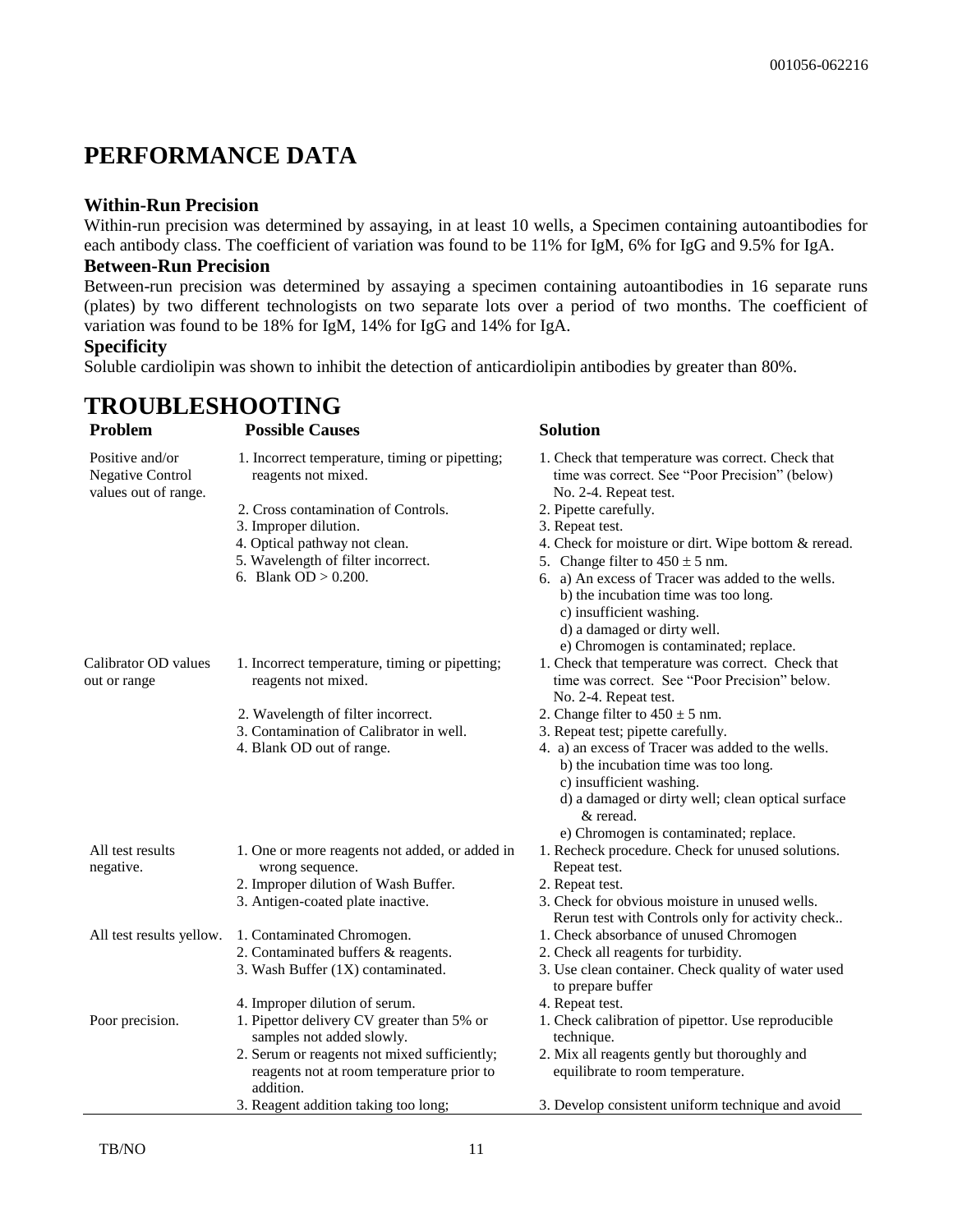| inconsistency in timing intervals, air<br>bubbles.                                        | splashing or use multi-tip device or autodispenser<br>to decrease reagent delivery time.                                                        |
|-------------------------------------------------------------------------------------------|-------------------------------------------------------------------------------------------------------------------------------------------------|
| 4. Air currents blowing over plate during<br>incubations.                                 | 4. Cover plate or place in chamber.                                                                                                             |
| 5. Optical pathway not clean.                                                             | 5. Wipe bottom of plate with soft tissue. Check<br>instrument light source and detector for dirt.                                               |
| 6. Instrument not equilibrated before readings<br>were taken.                             | 6. Check instrument manual for warm-up procedure.                                                                                               |
| 7. Washing not consistent; trapped bubbles;<br>liquid left in wells at end of wash cycle. | 7. Use only acceptable washing devices. Lengthen<br>timing delay on automated washing devices.<br>Check that all wells are filled and aspirated |
|                                                                                           | uniformly. Dispense Wash Buffer above level of<br>reagents previously added to wells.                                                           |
| 8. Improper pipetting.                                                                    | 8. Avoid air bubbles in pipette tips.                                                                                                           |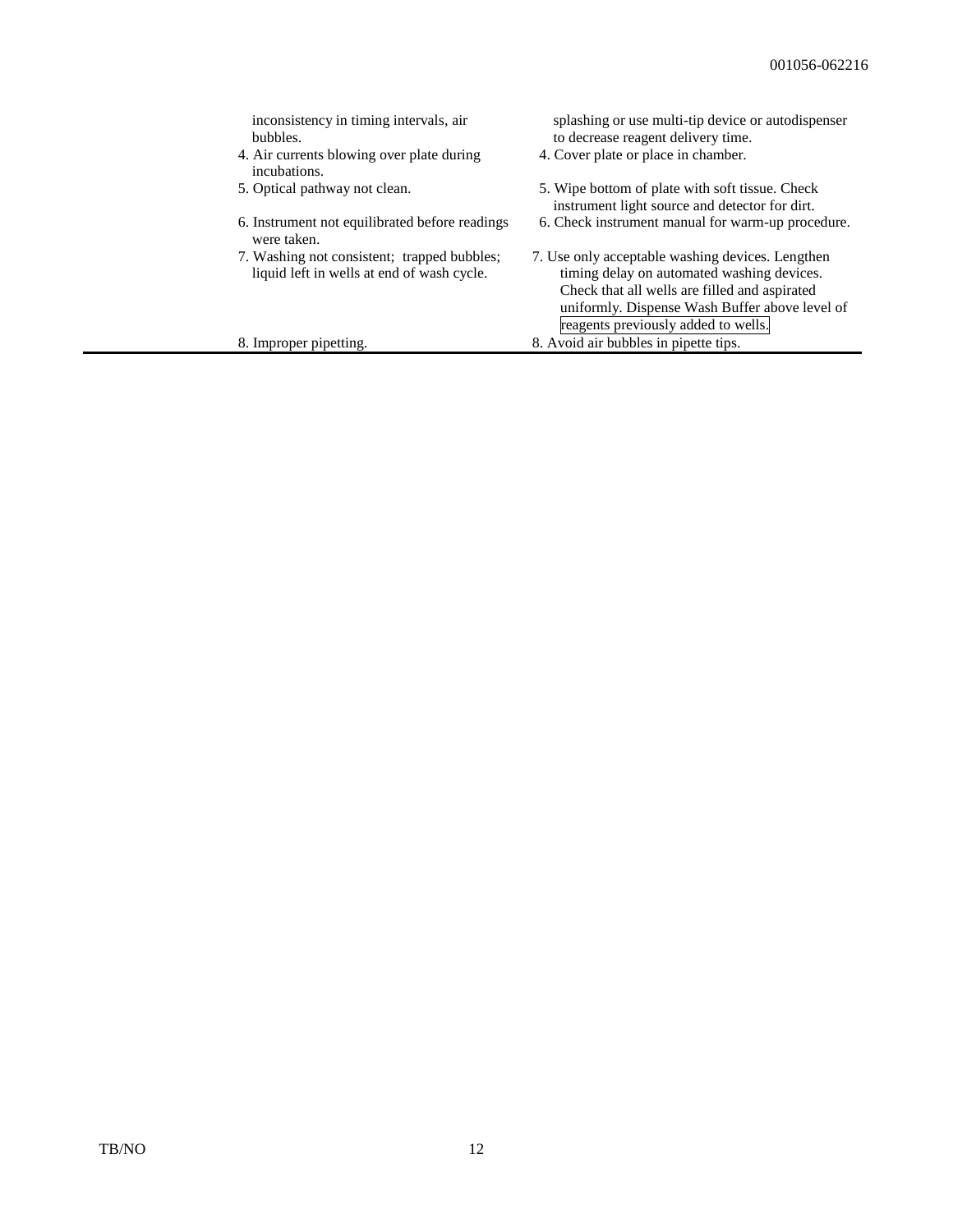### **REFERENCES**

- 1. Harris EN and GRV Hughes. 1988. Thrombosis and miscarriages: The anti-phospholipid antibody story. *ISI Atlas of Science***,** *ISI Atlas of Science. 1:155-160*.
- 2. Loizou S, MA Byron, HJ Englert, J David, et al. 1988. Association of quantitative anticardiolipin antibody levels with fetal loss and time of loss in systemic lupus erythematosus. *Q. J. Med. 68:525-531*.
- 3. Lockshin MD, ML Druzin, and T Qamar. 1989. Prednisone does not prevent recurrent fetal death in women with antiphospholipid antibody. *Am. J. Obstet. Gynecol. 160:439-443*.
- 4. Cronin ME, RM Biswas, C Van der Straeton, TA Fleisher, et al. 1988. IgG and IgM anticardiolipin antibodies in patients with lupus with anticardiolipin antibody associated clinical syndromes. *J. Rheumatol. 15:795-798*.
- 5. Cowchock S, J Fort, S Munoz, R Norberg, and W Maddrey. 1988. False positive ELISA tests for anticardiolipin antibodies in sera from patients with repeated abortion, rheumatologic disorders and primary biliary cirrhosis: Correlation with elevated polyclonal IgM and implications for patients with repeated abortion. *Clin. Exp. Immunol. 73:289-294*.
- 6. Harris EN. 1988. Solid-phase anticardiolipin test revisited [editorial] *Am. J. Med. 85:599-601*.
- 7. Love PE and Santoro SA. 1990. Antiphospholipid antibodies: anticardiolipin and lupus anticoagulant in systemic lupus erythematosus (SLE) and in non-SLE disorders. Prevalence and clinical significance. *Ann. Intern. Med 112:682-698.*
- 8. Garner RC. Testing of some benzidine analogues for microsomal activation to bacterial mutagens. Cancer Lett. 1975; 1:39-42